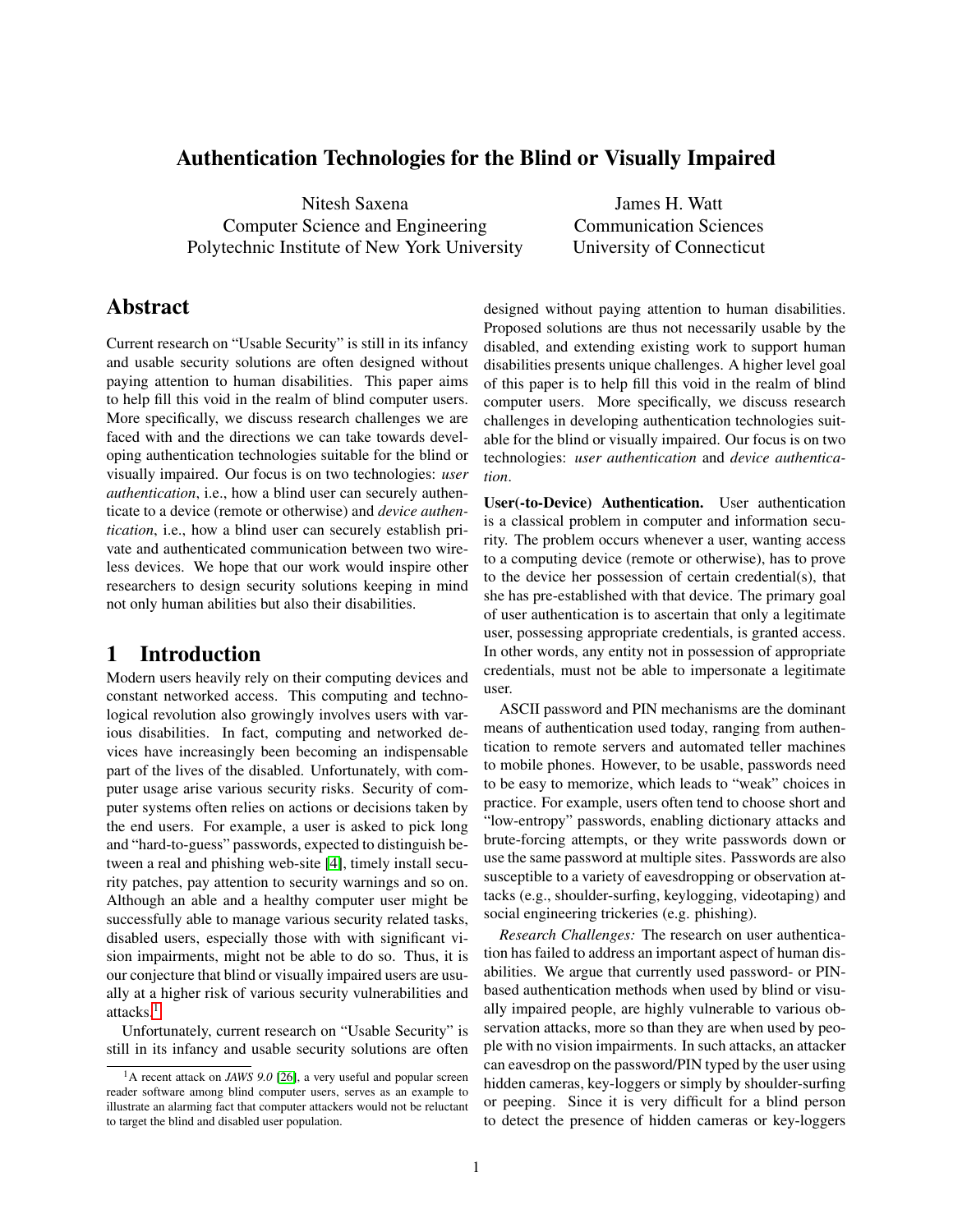near/on the authentication terminals or to gauge the existence of a nearby shoulder-surfer, such attacks are perhaps quite easy to launch. The blind users are also more vulnerable to various phishing attacks, as detection of such attacks often requires the user to heed to *visual* indicators (e.g., the SiteKey images used by BankofAmerica.com). In Section [2,](#page-1-0) we put forward various possible approaches to address these challenges.

Device(-to-Device) Authentication. Medium- and short-range wireless communication – based on technologies such as Bluetooth and WiFi – is increasingly popular. There are many current everyday usage scenarios where two devices need to "work together," e.g., a Bluetooth headset and a cellphone, or a wireless access point and a laptop.

The surge in popularity of wireless devices brings about various security risks. The wireless communication channel is easy to eavesdrop upon and to manipulate, raising the very real threats, notably, of so-called *Man-in-the-Middle* (MitM) attacks. Therefore, it is important to secure this channel. However, secure (i.e., authenticated and private) communication must be first bootstrapped, i.e., the devices must be securely paired or initialized. (We use the term "pairing" to refer to the bootstrapping of secure communication, which covers device-to-device authentication).

One of the main challenges in secure device pairing is that, due to sheer diversity of devices and lack of standards, no global security infrastructure exists today and none is likely for the foreseeable future. Consequently, traditional cryptographic means (such as authenticated key exchange protocols) are unsuitable, since unfamiliar devices have no prior security context and no common point of trust. Moreover, the use of a common wireless channel is insufficient to establish a secure context, since such channels are not perceivable by the human user. The research community has already recognized that some form of human involvement is perhaps necessary to address the problem of secure device pairing.

One promising and well-established research direction is the use of an auxiliary channel, called an "out-of-band" (OOB) channel, which is both perceivable and manageable by the human user operating the devices. An OOB channel takes advantage of human sensory capabilities to authenticate human-imperceptible (and hence subject to MitM attacks) information exchanged over the wireless channel. OOB examples include audio, visual and tactile senses as a means of transmitting and/or or verifying information. Unlike the wireless channel, it is assumed that the attacker can not remain undetected if it interferes with the OOB channel (although it can still eavesdrop).<sup>[2](#page-1-1)</sup>

*Research Challenges:* Although prior work on device

pairing addresses a challenging problem of "interfaceconstrained devices," another important and somewhat analogous issue of human constraints, i.e., disabilities, has not been given any attention so far. In particular, a number of existing pairing methods are based on *visual* OOB channels and are thus not suitable for people who are blind or visually impaired. In addition, we believe that pairing methods which are based on auditory channels are also not suitable for the blind or visually impaired. This is because these methods are potentially vulnerable to a nearby "hidden" attacker device who can impersonate the source of the audio and thus successfully execute an MitM attack (we call this the "Fake-Audio" attack). In Section [3,](#page-3-0) we discuss our research agenda to address the problem of device authentication for the blind computer users.

## <span id="page-1-0"></span>2 User Authentication

We first discuss a technique for observation-resilient authentication based on short PINs (suitable for an ATM transaction or debit card purchase at retail stores). Next, we explore the use of mobile phone for strong as well as observation-resilient authentication to remote web-sites (without any server side modifications). Since they tend to be in constant possession of their mobile phones, the proposed approach is quite suitable for blind users.

### 2.1 Observation-Resilient Authentication using Short PINs

The threat of observation attacks has long been recognized. Many proposals require the user to perform some form of a cognitive task – so called *cognitive authentication schemes*. The problem of designing a cognitive PINentry method secure against eavesdroppers is truly challenging. Indeed, it was recently shown in [\[6\]](#page-5-2) that the cognitive scheme proposed in [\[30\]](#page-5-3) and all its variants are fundamentally vulnerable to attacks based on SAT solver. Another cognitive PIN-entry scheme [\[21\]](#page-5-4) can also be broken by a variant of the SAT solver attack. Finally, it is an open question if there exists a PIN-entry scheme resistant against active attacks [\[9\]](#page-5-5) (one against a MitM attacker).

We can divide existing PIN-entry methods roughly in two classes regarding information available to an adversary: (1) the adversary *fully observes* the entire input and output of a PIN-entry procedure, and (2) the adversary can only *partially observe* the input and/or output. For example, the PIN-entry method [\[9\]](#page-5-5) belongs to the first class (*fully observable*). In this method all information exchanged between the user and the interrogator is available to the adversary. Unfortunately, this fact significantly increases the amount of cognitive effort for the user.

We consider the weaker partially observing adversary. The design choice to include the protected channel in our proposed technique is motivated by the following observations about the methods from the first class (the "fully observable" model). Firstly, designing secure cognitive PIN-

<span id="page-1-1"></span><sup>2</sup>Pairing based on password-authenticated key exchange requires secrecy as well as authenticity of OOB channels. This approach is susceptible to observation attacks and thus not suitable for the blind.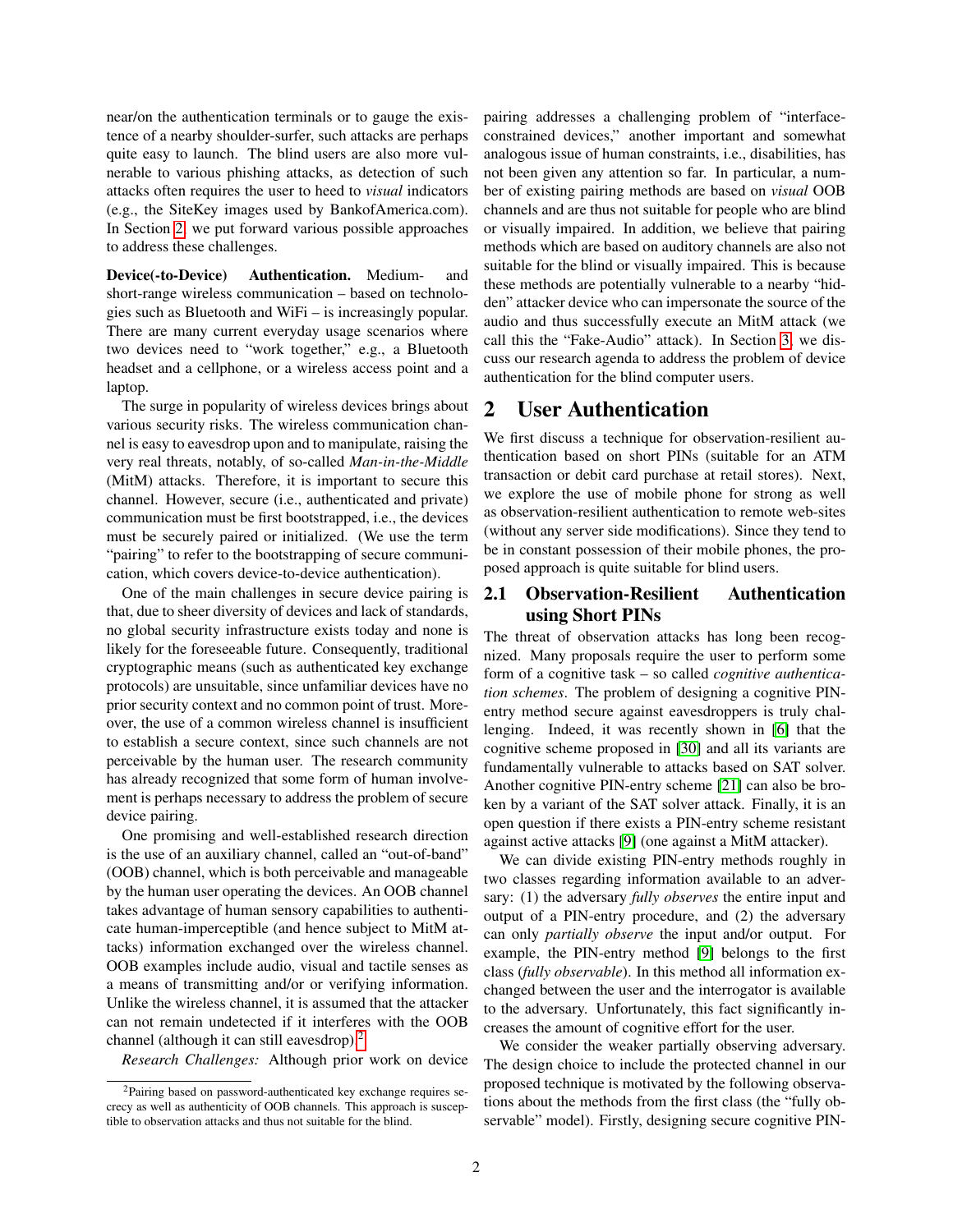entry schemes in the fully observable model is challenging as shown by the SAT-solver based attacks. Secondly, secure PIN-entry schemes from this model involve multiple rounds of a basic challenge-response protocol and they require users to perform complicated mathematical calculations [\[9\]](#page-5-5), which is a major deterrent to the acceptance of such technology (an average authentication time of about 166 seconds using the scheme of [\[9\]](#page-5-5)).

Kuber and Yu [\[17\]](#page-5-6) and Sasamoto et. al. [\[22\]](#page-5-7) proposed PIN-entry methods secure against a partially-observing adversary. These methods use a tactile channel as a secure hidden challenge channel. In the first solution, the user is given a sequence of tactons to remember. To authenticate, the user rolls with a mouse over nine blank squares on the display causing an unique pattern appear under fingerprints. In the second solution, the user simultaneously receives a visual challenge and a hidden tactile challenge via a protected channel. To authenticate, the user has to answer correctly to several challenges. One of the drawbacks of above solutions is that they require non-standard (potentially hard to use) hardware.

On the contrary, the PIN-entry scheme that we propose to explore is quite simple and require minimal hardware (e.g., ear-phones). Basically, it implements the *one-time pad* paradigm. To enter a single digit of a (random) secret PIN, a user first receives a challenge  $c_i$  (a random number between 0 and 9) from an interrogator (e.g., ATM) over a protected channel, i.e., which ensures secrecy and integrity (e.g., via earphones). Next, the user simply has to perform a modulo 10 addition of  $c_i$  with the corresponding PIN digit  $p_i$ , such that the entered value is  $(c_i + d_i)$ mod 10. As long as the protected channel remains hidden from an attacker, our scheme offers perfect security (just like one-time pad). In other words, the only possibility for an attacker to learn the PIN is equivalent to a random guess. We call our method Mod 10 PIN-entry.<sup>[3](#page-2-0)</sup>

One research task is to study the Mod 10 PIN-entry method in more detail. This includes investigating the secrecy properties of a hidden channel (e.g., based on earphones). We note that the adversary could try to use a parabolic reflector to collect sound energy produced by ear-phones. This threat can be mitigated by reducing sufficiently the volume level of an audio challenge. More advanced protection would involve sound and noise reduction techniques. In-ear monitors are a passive counterpart to active noise canceling headphones [\[8\]](#page-5-8). They offer portability similar to earbuds, and also act as earplugs to block out environmental noise. According to [\[1\]](#page-5-9), canalphones may reach isolation levels of -30dB to -40dB, which implies a lower sound level of an audio challenge. Laser beam eavesdropping [\[12\]](#page-5-10) is another potential threat. Canalpohones can mitigate this threat too.

<span id="page-2-0"></span><sup>3</sup>We recently investigated the usability of this method in the context of people with no vision impairments [\[14\]](#page-5-11)

Another obvious research task would be to implement the Mod 10 method and test it with a sample of blind users. We hypothesize that our method would be reasonably efficient, robust to errors and usable, since modulo 10 is a simple computation that most blind users (who are mathliterate) should be able to perform without much mental strain.

### 2.2 Strong and Observation-Resistant Authentication Using a Mobile Phone

Motivated by the indispensability of mobile phones for blind users, we propose a generic approach of strong as well as observation-resistant authentication. We believe that a mobile phone can significantly aid blind users in achieving strong and universally applicable authentication.



<span id="page-2-1"></span>Figure 1: Proxy-based Strong Authentication Approach (ideally, biometrics, e.g., voice-recognition, can be used for strong user-to-phone authentication; phone-to-device (cryptographic) authentication can take place via a challenge-response protocol over Bluetooth, e.g.

In what we call a proxy-based authentication approach (shown in Figure [1\)](#page-2-1), the mobile phone is used as an authentication proxy between the user and the device the user intends to authenticate to (a local terminal or a remote server).<sup>[4](#page-2-2)</sup> First, the user authenticates to the phone, and the phone in turn authenticates to the device. In other words, the phone acts as a "master key" that allows to *strongly* authenticate to different services. The advantage of this approach is that it reduces the authentication problem to authentication on a small, portable device, which has inherent benefits. One advantage is that strong authentication on phones can be achieved relatively easily, e.g., using biometrics suitable for the blind (e.g., voice authentication or fingerprints). In addition, shoulder surfing can be made considerably more difficult on a phone screen, due to the compact form factor, and the availability of very cheap, yet effective, optical filters. Moreover, a single interface can be used for different authentication services. At the same time, the cryptographic challenge-response authentication phase (which is resistant to any eavesdropping) between

<span id="page-2-2"></span> $4$ Our approach can also be viewed as a novel, observation-resilient way of portable password management. Note that existing portable managers (e.g., KeePassMobile [\[19\]](#page-5-12)) are not observation-resilient as they simply have the user type in a password displayed on the portable device onto the terminal.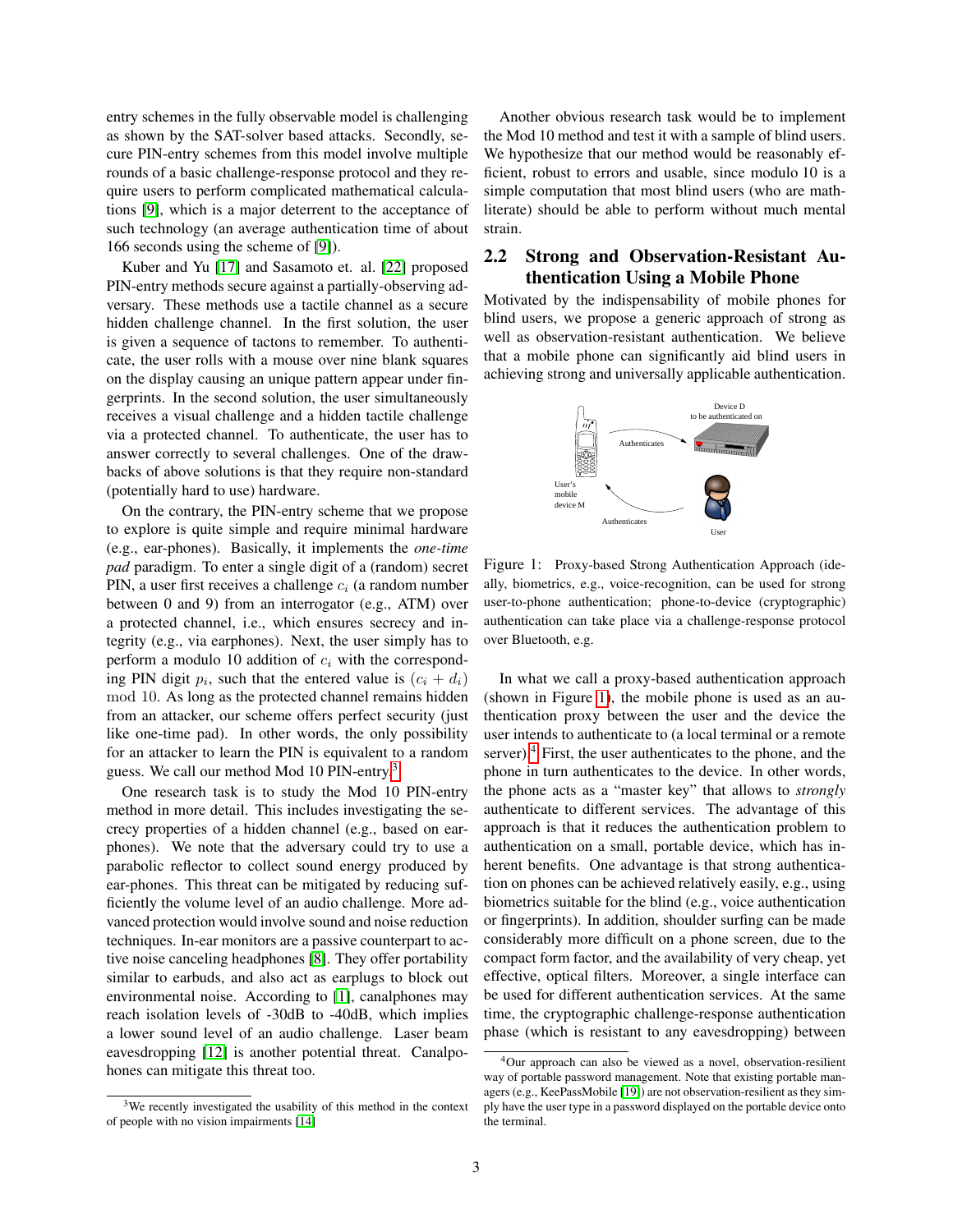the phone and the device can be made fairly automated and transparent to the user, and in particular, does not have any usability constraints.[5](#page-3-1)

In order to address the specific problem of phishing [\[4\]](#page-5-0), our approach can be easily integrated with PwdHash approach of [\[20\]](#page-5-13). Note that since our passwords are strong, a phishing site that learns the hash of a password, can not mount a dictionary attack on it. In case of temporary unavailability or permanent loss (or theft) of the mobile phone, traditional "fall-back" authentication methods, based on secret questions, are applicable [\[18\]](#page-5-14).

In scenarios where an in-band channel does not exist (e.g., the phone or terminal might not have a Bluetooth interface), an out-of-band (OOB) bidirectional audio channel can be used for communication. However, an audio channel would typically not be as fast as the in-band channel and likely have some human annoyance factor, thus undermining usability. To remedy this, a natural direction is to focus on designing tactile channels, e.g., by utilizing the vibration capabilities of the mobile phone. Since vibration is more or less a universal interface on mobile phones and vibration, if not accompanied with audio or electromagnetic radiations, can only be perceived by the user in physical contact with the device, we believe focusing on tactile channels is a promising direction. Our proposed channel requires a phone with a vibration capability and a terminal with an accelerometer The vibration is used to encode the data to be transmitted (strong password in our case). The user is simply required to "touch" her vibrating phone with the terminal. The accelerometer on the terminal senses the vibrations, thereby decoding the data. Since this is an automated channel, data transmission can take place quite efficiently.

# <span id="page-3-0"></span>3 Device Authentication

We first provide some background and discuss the prior work on device pairing in the realm of people with vision loss, and then put forward our research agenda on the topic.

## 3.1 Applicability of Prior Pairing Methods for the Blind

A number of pairing protocols that use OOB channels have been proposed. Earlier protocols [\[3\]](#page-5-15) required between 80 and 160 bits to be transmitted over the OOB channel. The more recent, so-called SAS- (Short Authenticated Strings) based protocols [\[10\]](#page-5-16) [\[13\]](#page-5-17) reduce the OOB bandwidth to about 15 bits, while still attaining reasonable security.

Based on the above protocols, a number of pairing methods have been proposed that use various OOB channels and offer varying degrees of usability. We summarize most relevant methods in the following (for a more detailed de-scription, refer to [\[16\]](#page-5-18)).

Infrared Transfer: Balfanz, et al. [\[3\]](#page-5-15) proposed a method using the infrared (IR) as the d2d channel: devices communicate their public keys over the wireless channel and then exchange (at least 80-bits long) hashes of their respective public keys over infrared. The main drawback is that this method only applies to devices equipped with infrared transceivers. Also, IR is not human-perceptible and despite its line-of-sight property, it is not completely immune to MiTM attacks, in particular for people with vision loss.

Image-based Comparison: The main idea in this class of methods is to encode the OOB data into "humandistinguishable" random images. Prominent examples include the Snowflake mechanism [\[5\]](#page-5-19) and the Random Arts Visual Hash [\[15\]](#page-5-20). These methods, however, require highresolution displays and are thus only applicable to a limited number of devices, such as laptops, PDAs and certain cell phones. This method is not usable for people with vision loss; since the generated images are random, they can not possibly be described into words using an automated tool.

Seeing-is-Believing (SiB): McCune, et al. [\[11\]](#page-5-21) proposed the SiB technique which involves establishing two unidirectional visual channels: one device encodes the data into a two-dimensional barcode and the other device "reads it" using a photo camera (operated by the user). At a minimum, SiB requires one device to have a camera and the other – a display. Thus, it is not suitable for small or lowend devices. Taking a snapshot of a barcode displayed on a device's screen would be extremely difficult for blind people and thus SiB is not suitable for them.

Loud-and-Clear (L&C): This technique [\[7\]](#page-5-22) uses the audio as its OOB channel along with vocalized "MadLib" sentences. Basically, the SAS data is encoded into a Madlib sentence and emitted by the devices using a display and/or a speaker. The user simply compares displayed or spoken sentences. Naturally, L&C is not suited for devices without a display or a speaker. Clearly, L&C method with spoken sentences (or simply when used with a screen reader software) is applicable for the blind. However, the security of this method will crucially rely on whether a blind person can confidently verify that the sources of the spoken sentences are indeed the two devices being paired and not a nearby attacking device. Since it would be hard for the blind to gauge the physical presence of an adversarial device nearby, we believe that it is possible to launch a successful MITM attack on the L&C method, which we call the "Fake-Audio" attack.

Blinking-Lights: Another method taking advantage of the visual OOB channel was presented in [\[23\]](#page-5-23). This is geared for pairing devices one of which has a visual receiver (i.e., a video camera). First, a unidirectional channel is established by one device transmitting SAS data (e.g., by using a blinking LED) and the other device receives using a video camera (controlled by the user). Then, the latter device validates received data with its own copy and trans-

<span id="page-3-1"></span><sup>5</sup>This method, however, does not offer any protection against a malicious audio sniffer on the terminal.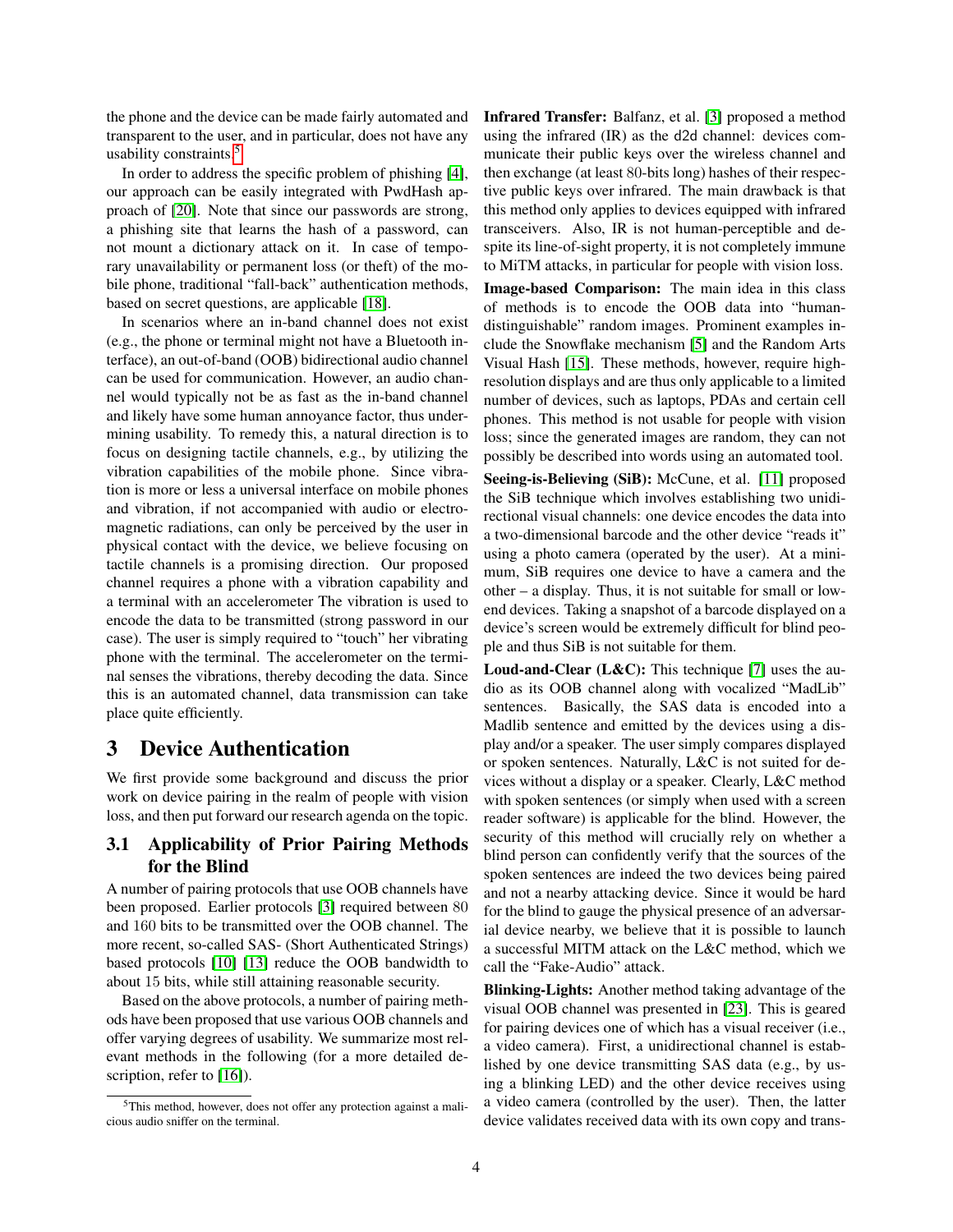mits the one-bit result (success/failure), e.g., by displaying it on the screen. The user finally transfers this bit over to the sending device. For reasons similar to that of SiB, these methods are also not suitable for the blind.

Numeric-Comparison/Transfer: The work in [\[29\]](#page-5-24) presents the results of a comparative usability study of pairing methods for devices with displays capable of showing 4 decimal digits of SAS data. In the "Compare-Confirm" approach, the user simply compares two 4-digit numbers displayed on two devices. In the "Select-Confirm" approach, the user selects a 4-digit string (out of a set) on one device that matches the 4-digit string on the other device. In the "Copy-Confirm" approach, the user copies the 4-digit number from one device to another. These methods are undoubtedly simple, however, [\[29\]](#page-5-24) indicates that Select-Confirm and Copy–Confirm are slow and errorprone. Numeric-comparison is applicable to be used by the blind (aided by the screen reader software), however, it is potentially vulnerable to the Fake-Audio attack, similar to L&C.

BEDA: A very recent proposal, [\[27\]](#page-5-25), focuses on pairing two devices with the help of "button presses" by the user, i.e., utilizing the tactile OOB channel. The method has several variants: "Blink-button," "Beep-Button, " "Vibrate-Button," and "Button-Button". In the first three, the sending device blinks its LED (or beeps or vibrates) and the user presses a button on the receiving device. Each 3-bit block of the SAS string is encoded as the delay between consecutive blinks (or beeps or vibrations) of one device. As that device blinks (or beeps or vibrates), the user presses the button on the other device thereby transmitting the SAS from one device to another. In the fourth ("Button-Button") variant, the user simultaneously presses buttons on both devices and user-controlled (random) inter-buttonpress delays are used as a means of establishing a common secret. The first three variants are most relevant to this paper, as they are based on authenticated OOB (unlike button-button variant which also requires secrecy). Clearly, blink-button can be ruled our for people with vision loss; beep-button is potentially vulnerable to the Fake-Audio attack; vibrate-button is quite suitable, however, it is only applicable to pairing scenarios where one of the devices has vibration capability (e.g., cell phone).

Synchronized Comparison: [\[16\]](#page-5-18) developed a pairing method based on "human-comparable" synchronized audio-visual patterns. Two proposed methods, "Blink-Blink" and "Beep-Blink", involve users comparing very simple audiovisual patterns, e.g., in the form of "beeping" and "blinking", transmitted as synchronized streams. One advantage of these methods is that they require the devices to only have two LEDs (one of which is to ensure synchronization) or a basic speaker. These methods were also extended for devices which have vibration capabilities [\[24\]](#page-5-26). Any combination which involves blinking would be unusable by the blind; a combination which involves beeping would, on the other hand, be prone to the Fake-Audio attack. The combination where both devices vibrate synchronously is perhaps most usable by the blind, however, has limited use cases (e.g., pairing of two cell phones).

Over-Audio: A variant of the HAPADEP method [\[28\]](#page-5-27), we call "Over-Audio," can be used where the OOB data is transmitted from one device to the other over automated audio streams. This would require both devices to have speakers and microphones. Although suitable for the blind, this method is also possibly vulnerable to the Fake-Audio attack.

#### <span id="page-4-0"></span>3.2 Feasibility of the Fake-Audio Attack

Given that a large number of pairing methods rely on some form of auditory communication to the user, one research task is to experimentally evaluate the feasibility of executing a Fake-Audio attack. Although there has been some evidence that blind people (especially blind children, as shown in [\[2\]](#page-5-28), e.g.) are better at detecting the direction of sounds compared to the sighted individuals, we believe that clearly distinguishing the source of the sounds, especially when they are emanating from devices, would be quite tough. To this end, we need to pursue a usability study in which our blind testers will be asked to perform some of the audio-based pairing methods, in the presence of a hidden mobile attacking device controlled by a test administrator, without the knowledge of the testers. This study should measure the accuracy with which the testers can detect such attacks, and estimate the upper and lower bounds of distances between the attacking device and test devices necessary to execute such attacks. While performing this study, we need to differentiate among our methods in terms of the type of audio, i.e., spoken numbers [\[29\]](#page-5-24), spoken sentences (L&C [\[7\]](#page-5-22)), beeps (Synchronized comparison [\[16\]](#page-5-18) and BEDA [\[27\]](#page-5-25)), and automated audio streams (Over-Audio [\[28\]](#page-5-27)).

## 3.3 Comparative Usability Evaluation

Another usability study is needed to test the pairing methods suitable for the blind, i.e., Vibrate-Vibrate and Vibrate-Button and any successful methods resulting from the study mentioned above. To this end, as an extension of our ongoing work on device pairing, we will develop a thorough typology of various existing device pairing methods, implement them using a common software platform (now with the necessary screen reader software) and conduct a comprehensive and large-scale investigation, focusing not only on usability and security, but also on user comprehension and acceptance of the process.

Through the above usability study, our goal is to determine: (1) the most appropriate method for a given combination of devices suitable for the blind, in terms of speed, error-tolerance and usability, and (2) how these methods can be improved in terms of both usability and security.